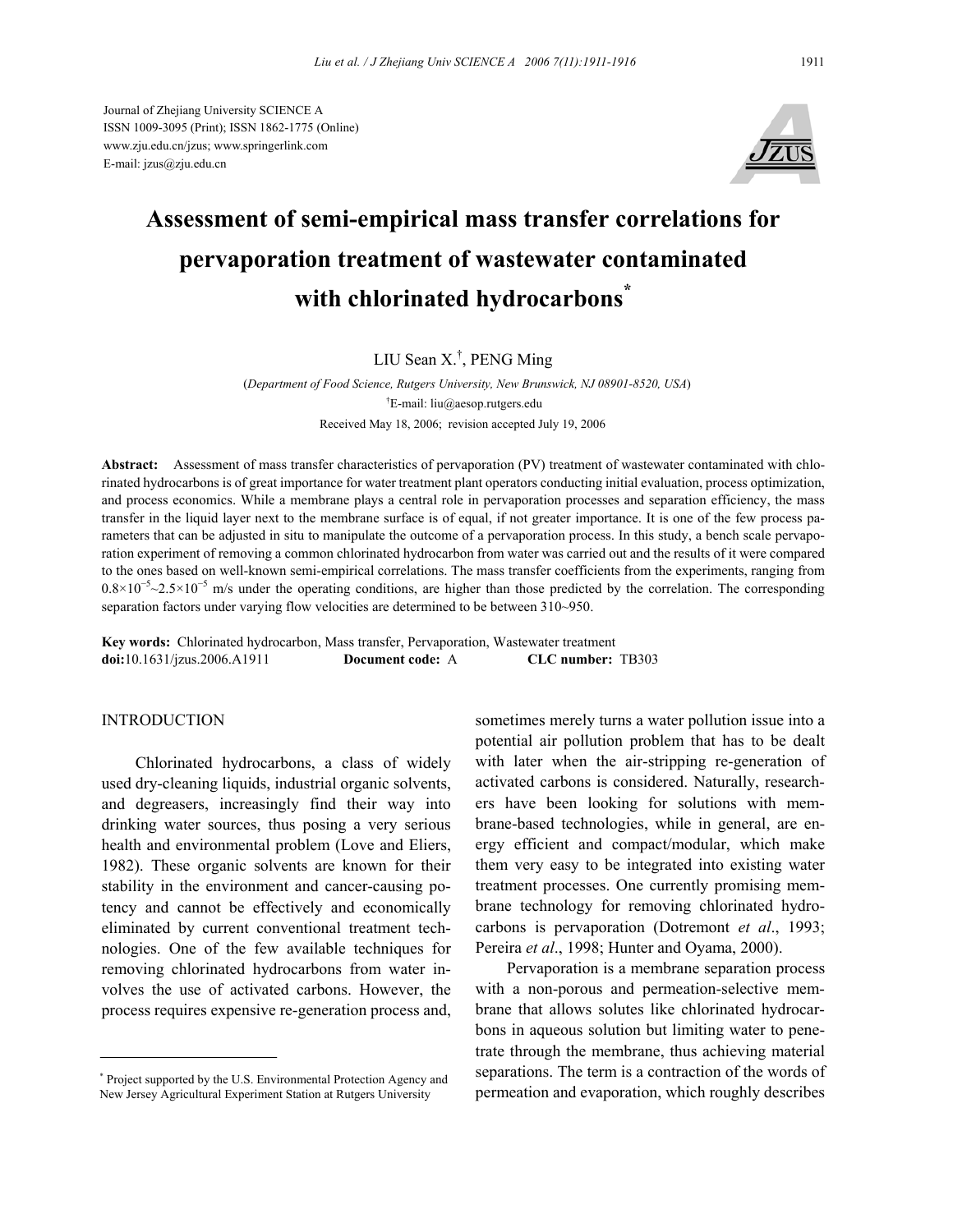two intertwined sub-processes working together to attain overall enrichment of one or more preferentially permeating species such as chlorinated hydrocarbons on the opposite side of the membrane. Pervaporation commences when a liquid stream containing two or more species is in contact with one side of the membrane while a vacuum or sweeping gas is applied to the other side. The species, with various affinities to the membrane sorb into the membrane, permeate through it, and evaporate upon exiting the membrane. The vapor is subsequently condensed and collected. Pervaporation is probably one of very few membrane processes where the state of the feed is different from that of the permeate on the other side of the membrane (liquid feed in and vapor permeate out). This unique characteristic indicates two important factors that are crucial for understanding pervaporation. One is that the process involves a phase change somewhere within or, as the authors believe, at the interface of the membrane and vapor phase on the permeate side of the membrane. The other is that the vapor pressure of the solute (e.g., chlorinated hydrocarbon) is higher than that of the background, the solvent (water). The former foretells the importance of feed temperature, rate of mass transfer of the solute in the membrane matrix, and the extent of partitioning of the solute between water phase and the membrane phase. And the latter determines how well the separation is achieved, which is summarized as selectivity of the process. Selectivity of and permeation flux of the solute are two key operational parameters for evaluating pervaporation process performance. The permeation flux is defined as:

$$
J_i = k_i \rho_i (C_i^{\mathcal{L}} - C_i^{\mathcal{V}}), \tag{1}
$$

while selectivity of the solute in PV is commonly expressed as separation factor,  $\alpha$ .

$$
\alpha_{ji} = \frac{(C_i/C_j)^{v}}{(C_i/C_j)^{L}},
$$
\n(2)

where  $k_i$ ,  $\rho$ ,  $C_i^L$ , and  $C_i^V$  are the overall mass transfer rate constant, density of feed, bulk liquid phase concentration (mass fraction), and bulk vapor phase concentration, respectively, for component *i* (Peng *et al.*, 2003). The separation factor,  $\alpha$ , is analogous to

the relative volatility of the component (*i* and *j*) of a binary liquid mixture. Eq.(1) can be further simplified for chlorinated hydrocarbon removal from water since concentrations of these chemicals in water are in ppm scale due to their very low water solubility, thus  $C_i^v$  is very small:

$$
J_i = k_i \rho_i (C_i^{\mathcal{L}}). \tag{3}
$$

Previous experimental studies have corroborated the above simplification (Jiang *et al*., 1997). The linear relationship between  $J$  and  $C^L$  indicates that the mass transfer coefficient, *k*, is not concentration-dependent, thus highlighting the importance of  $k$  in the assessment of characteristics of mass transfer in a pervaporation process, which is the focus of this study.

The mass transfer coefficient, *k*, is in fact an overall quantity that encompasses mass transfer coefficients in the membrane matrix and in the thin layer of liquid next to the membrane surface, often called the liquid boundary layer. By the definition of mass transfer coefficient, resistance to the mass transfer would be proportional to the reciprocal of the mass transfer coefficient, i.e., 1/*k*. Under the steady state of PV operation, the following relation emerges:

$$
\frac{1}{k_{ov}} = \frac{1}{k_b} + \frac{1}{k_m},
$$
\n(4)

where superscripts 'ov' and 'b' stand for "overall" and "boundary layer", respectively. Eq.(4) is the well-known resistances-in-series model that is analogous to the one for heat conduction through different layers of materials with different thermal conductivities. The mass transfer coefficient in the membrane, *k*m, is a very complex parameter that cannot be described precisely and confidently (it is related to many factors such as properties of the solute, properties of the polymer material and fillers in the membrane, structural characteristics of the membrane, temperature, permeate pressure, and so on). Many models (empirical, semi-empirical, and theoretical) have been proposed and none of them has been proven to be general enough to be useful. For a good survey of these models, a recent review paper is worth mentioning (Lipnizki and Trägårdh, 2001). The mass transfer coefficient,  $k<sub>b</sub>$ , is a relatively "simple" pa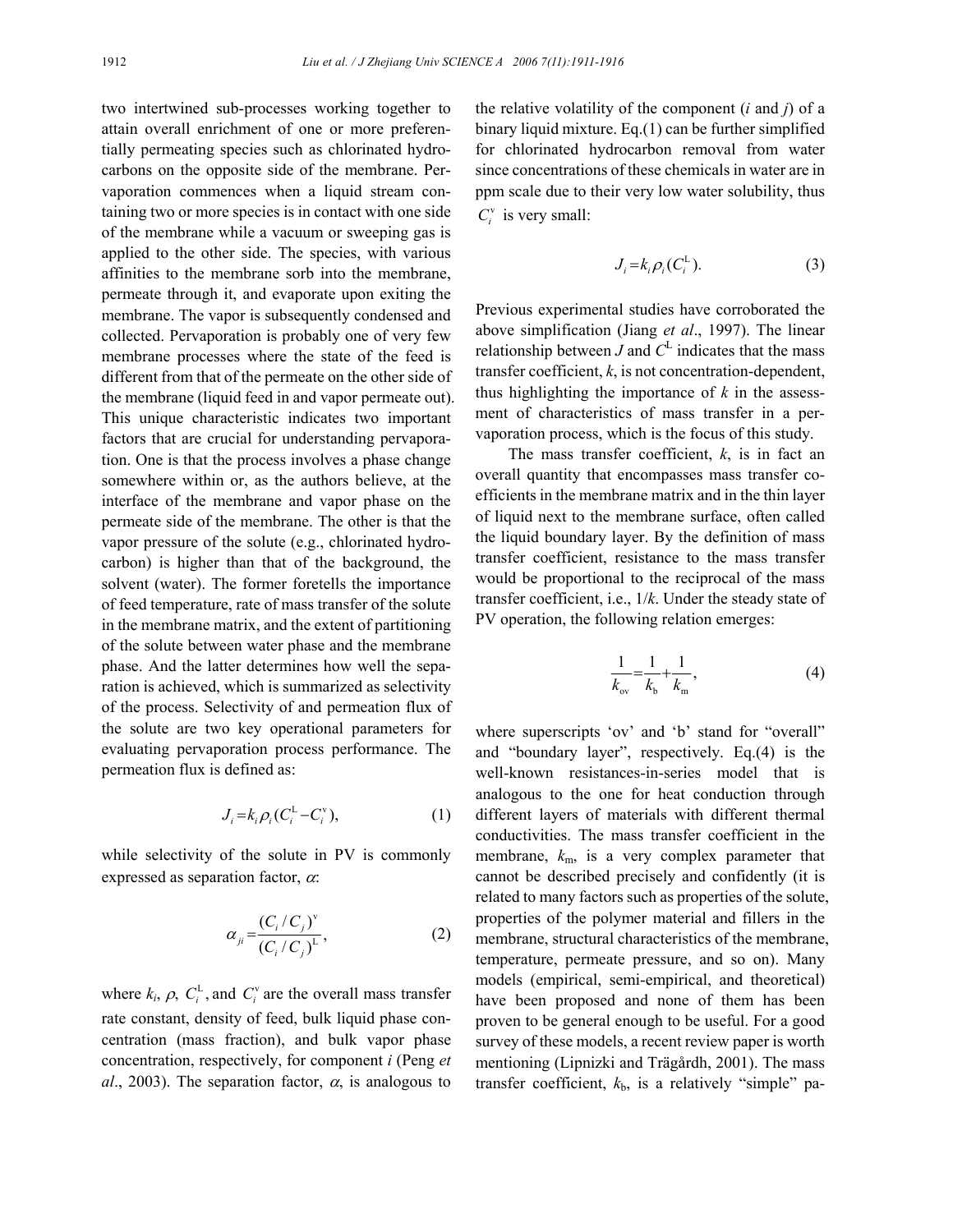rameter that is determined primarily by hydrodynamics in the boundary layer and permeation rate of the solute through the membrane. It is the parameter that can actually be "altered" by water treatment plant operators through varying certain operating conditions. The mass transfer coefficient,  $k<sub>b</sub>$ , is mainly a function of flow velocity in the membrane module and diffusion coefficient of solute in the solution (Mulder, 1991) and can be expressed with semi-empirical expressions depending on flow regimes. Mulder (1991) gave the following relationships for a membrane channel:

$$
\frac{k_{\rm b}d_{\rm h}}{D} = 1.85(Re \times Sc \times d_{\rm h}/L)^{0.33}
$$
 in laminar flow, (5)

and

$$
\frac{k_{\rm b}d_{\rm h}}{D} = 0.04Re^{0.75}Sc^{0.33}
$$
 in turbulent flow, (6)

where *Sc* is Schmidt number and equal to ν/*D*; *Re* is equal to  $d_h v/v$ ,  $d_h = 2Wh/(W+h)$ . In these relationships, *v* is kinematic viscosity, *v* is flow velocity, *W* is width of the channel, and *h* is height.

The objective of this paper was to assess the validity of the popular semi-empirical dimensionless correlations as shown in Eqs.(5) and (6) describing the mass transfer in the boundary layer of a pervaporation unit. These correlations are widely adopted for describing and scaling up several other membrane-based processes with "channel" configurations. The mass transfer coefficients were evaluated as a function of feed velocity with other operating conditions preset at constant values. The velocity was controlled so that the flow was within a laminar flow regime. Laminar flow regime is of particular importance because of the prevalence of such flows in several PV modules used in both lab and industrial scales that favor laminar flow for economical reasons. Additionally, mass transfer in laminar flows is easier to describe mathematically than that in turbulent flows.

## MATERIALS AND METHODS

#### **Materials**

1,1,1-Trichloroethane (TCA) was used as a model chlorinated hydrocarbon: 99.5%, ACS reagent,

Sigma-Aldrich Company (Milwaukee, WI, USA), used as received. Methanol (GC grade) was procured from Fisher Scientific (Suwanee, GA, USA). Hydrophobic PDMS, also known as silicone rubber, flat sheet membrane (2-mm thickness) was acquired from Specialty Manufacturing Inc. (Saginaw, MI, USA).

#### **Experiment setup and operating procedure**

The diagram of the experiment setup is shown in Fig.1. A laboratory scale flat sheet membrane module with effective dimensions of the membrane holding cell of 2.4 cm by 16.4 cm, yielding an effective area of 39.36  $\text{cm}^2$ , was used for all our experiments. Feed solutions first went through a heat exchanger to reach a steady temperature (30 °C unless otherwise stated) before entering the membrane module. The flow rate was controlled and indicated by a flow meter. Two cold traps were installed in parallel for condensing and collecting the vapor stream. The vacuum was kept between 0.266~0.400 kPa. Thermocouples were used for measuring temperatures of feed (before and after module) and vapor. A pressure sensor monitored pressure at the downstream. After about 3 h of initial operation, the steady-state separation was reached. The concentrations of feed and permeate samples were analyzed by GC. At the end of each run, the cold trap was taken out, capped, and stabilized in a draft cabinet for 2 min to remove condensed moisture at the out surface. The permeate was then weighed, diluted with methanol, and then transferred to a 10 ml volumetric flask. For each set of the operating parameters, two runs were performed to get replicate results.



**Fig.1 Schematic diagram of the experimental setup for PV experiments** 

#### **GC analysis**

GC Varian 3500 with flame ionization detector was used and the column was a J&W Scientific DB-1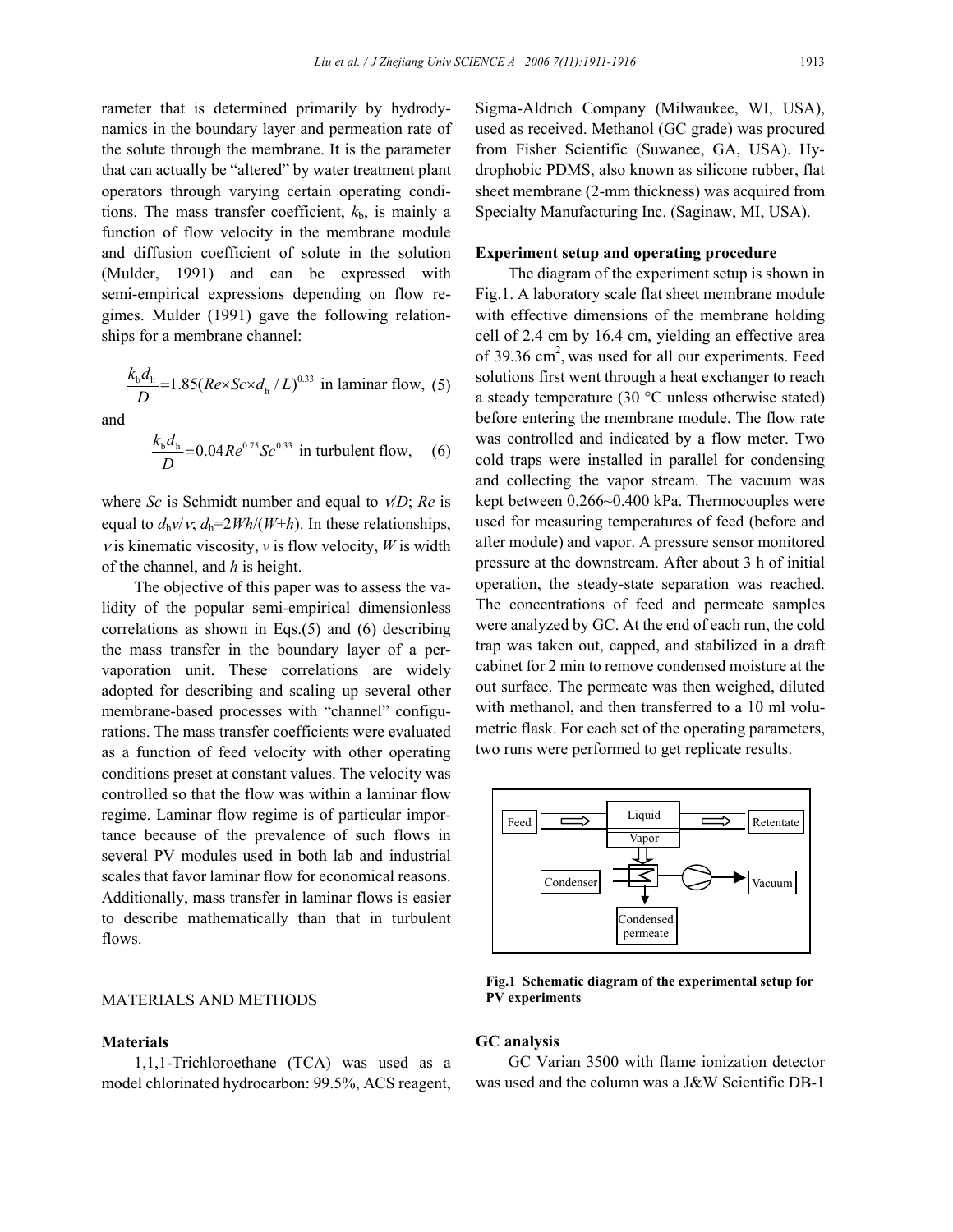60 m $\times$ 0.32 mm with film thickness of 3 µm, detector 300 °C; column temperature was held at 180 °C, carrier gas helium flow rate in the column was 3 ml/min, injection amount 1 µl, split ratio 12.7, column pressure 12.7 psig at starting of the column temperature programming process. Column temperature programming was held for 2 min at 35  $\degree$ C, increasing to 50 °C at 5 °C/min, then held for 16 min. Internal standard retention time was 14.5 min; TCA retention time was 17 min.

#### RESULTS AND DISCUSSIONS

The results are presented in Fig.2 and Fig.3. The main focus of this research was on mass transfer occurring under laminar flow regime. However, the deviation of experimental results from the semiempirical correlation [Eq.(5)] led to further investigations into transitional flow regime. In Fig.2, mass transfer coefficients calculated from the experimental data were compared with those of the empirical correlation results as described in Eq.(5). In the laminar flow mode, where the *Re* was below 2000, the experimental results showed reasonable agreement with the semi-empirical correlation. The range of the values of mass transfer coefficients in this flow pattern, i.e., from  $0.81 \times 10^{-5}$  to  $2.1 \times 10^{-5}$  m/s was at the high end of mass transfer coefficients in most PV experiments for organic solutes (Peng *et al*., 2003). The experiments conducted under *Re* over 2000 showed that the mass transfer coefficients surpassed the values obtained from the semi-empirical correlation for laminar flow by almost 50%. Interestingly, the results were not up to the prediction by the semi-empirical correlation for turbulent flow regime [Eq.(6)]. Although it was initially intended to find a demarcation line where the turbulence would bring a sharp increase in mass transfer, the PV unit used in this research could only allow an average velocity of no more than 0.48 m/s, which is far short of a velocity that ascertains a definite turbulent flow. In this transitional flow regime, the mass transfer coefficients did not behave erratically when subject to different runs of experiments. This may imply that the process could be better described by a new correlation differing from both Eq. $(5)$  and Eq. $(6)$ . When a statistical regression was performed with the experimental results, it was found that the mass transfer coefficients could be correlated to velocity (or *Re*) raised to the power of 0.46. This seems to give better predictions than those widely adopted semi-empirical correlations under laminar and turbulent flow regimes.



**Fig.2 Mass transfer coefficients varied with feed velocity: semi-empirical correlations (laminar and turbulent) and experimental data** 



**Fig.3 Separation factor and water flux under different velocities** 

As stated in the introduction, the overall mass transfer coefficient actually encompasses the effects of all the contributing factors influencing PV separation processes. The PV unit used in the experiments contained two turning angle at the entrance and outlet (155 mm length, 2 mm length module height), therefore introducing some extra motions for mass transfer at both entrance and outlet. This could partly explain the deviation observed in the experiments from Eq.(5). However, this could also be a result of underestimation of mass transfer coefficient by the semi-empirical correlations that were developed ini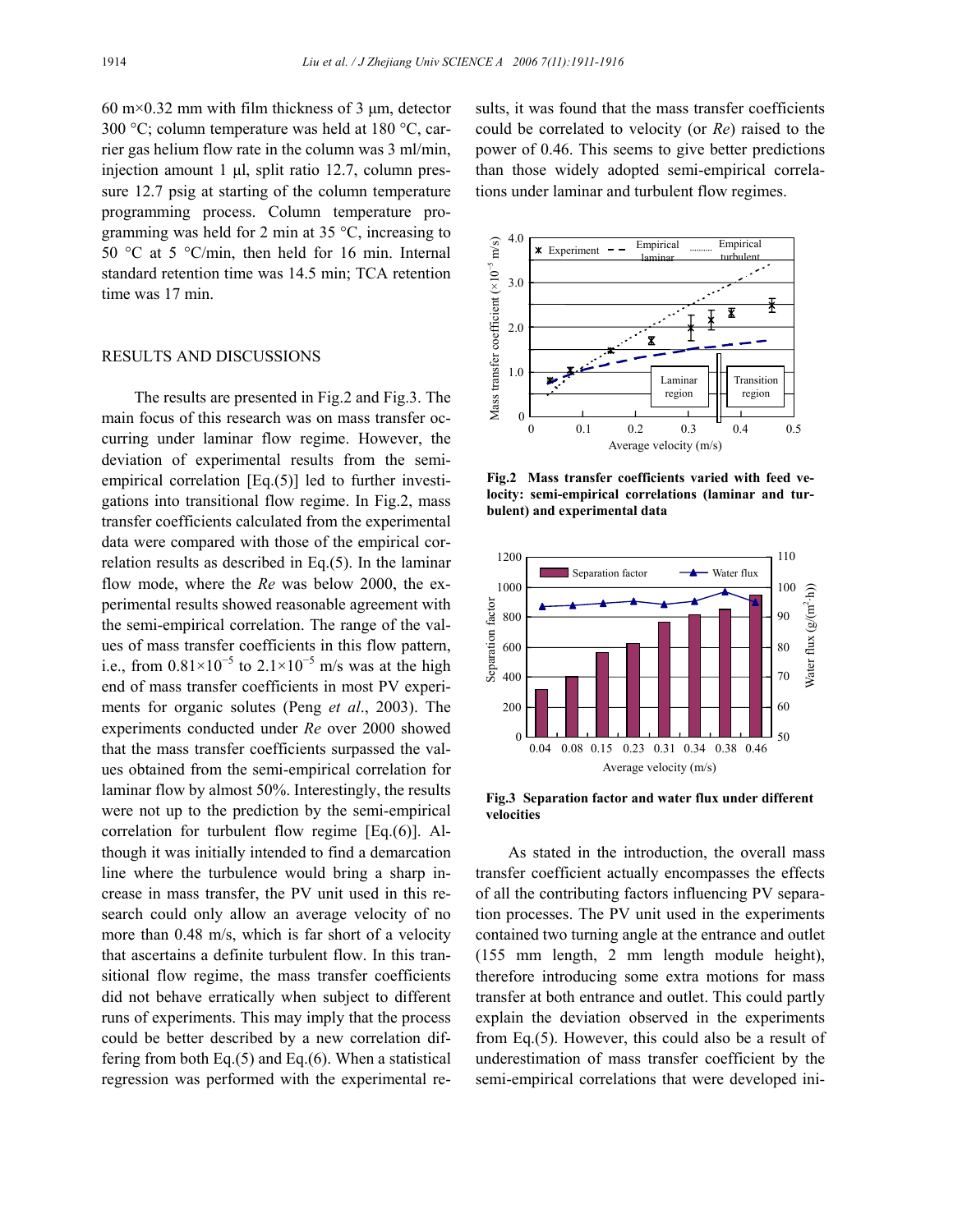tially not for membrane-based separations. A more insightful fundamental study of the hydrodynamics in the boundary layer of a pervaporation membrane module and its effect on the mass transfer coefficient in the layer is needed. Currently, a detailed study of hydrodynamic effect is being carried out by the authors using computational fluid dynamics (CFD) approach and will be reported in the near future.

The relationship between the mass transfer coefficient in the boundary layer and overall mass transfer coefficient deserves further discussion. The previous analysis on the data was based on the assumption that the membrane resistance was negligible (fast permeation rate), and accordingly mass transfer resistance in the boundary layer can approximately be equal to the overall resistance. It has been demonstrated in literature that PDMS shows a high degree of compatibility (permeability) with chlorinated hydrocarbon in the range of  $0.9 \times 10^{-8}$ ~50×10<sup>-8</sup> m<sup>2</sup>/s for permeability (permeability is equal to the product of mass transfer coefficient in the membrane and membrane thickness). As the PDMS membrane used in our experiments was 2 mil  $(5.08 \times 10^{-5} \text{ m})$ , the mass transfer coefficient for the membrane material can be calculated as in the range of  $1.8 \times 10^{-4} \sim 9.8 \times 10^{-3}$  m/s, which is far larger than those obtained from the experiments, therefore validating the assumption of negligible membrane resistance and the boundary-layer resistance representative of the overall mass transfer resistance. When the resistance in the feed side boundary layer limits mass transfer for a membrane process, the phenomenon is termed as concentration polarization and the operating parameters (mainly feed flow rate for a given membrane module) are considered to be of particular importance to overall efficiency of a PV separation process (Psaume *et al*., 1988; Michaels, 1995).

The PV separation effectiveness is expressed by separation factor rather than by solute flux as the latter is directly affected by feed concentration. As shown in Fig.3, the increase in feed velocity from 0.04 m/s to 0.46 m/s increased separation factor for TCA from 310 to 950, which means 3 fold increase for the solute permeate with the same feed solution. The water flux during this feed velocity range showed relatively constant value of around 95  $g/(m^2 \cdot h)$ , indicating that the hydrophobic membrane matrix was structurally stable and did not undergo swelling changes at the TCA concentration used in our experiments. Water flux is usually stable under a fixed operating temperature and barring extreme feed concentrations. When operating temperature is increased to increase the flux of target solute compounds, water flux usually will also increase at a higher rate, therefore leading to a decreasing separation factor although the solute flux was nevertheless increased.

## **CONCLUSION**

Experiments carried out in the lab scale PV unit demonstrated the pervaporative mass transfer characteristics of a chlorinated hydrocarbon in the aqueous solution and shed some light on the usefulness of some widely adopted semi-empirical correlations for channel-form membrane modules. It was found that the correlations were generally in unremarkable agreement with the experimental data generated from a lab scale flat-sheet pervaporation membrane module commonly used for membrane evaluation and process assessment. As in the cases of other membrane process studies, the semi-empirical correlations, which have their roots in heat conduction in simple flow channel geometry, once again underestimated the mass transfer in the flow channel of a PV module. This study provides yet another argument for detailed study of hydrodynamics in the membrane module using computational fluid dynamics (CFD) simulation. Current computing power and numerical method research and enhancement should provide sufficient resources to process designers and plant operator to carry out this type of research in process evaluation and optimization.

The mass transfer coefficients were observed to fall between  $0.8 \times 10^{-5}$  ~ 2.5 × 10<sup>-5</sup> m/s in the tested flow velocity range that covered from laminar to transitional regions corresponding to *Re* of 200~2500. The relatively mild deviation of the observed experimental results from those from the empirical correlation supported the use of the general correlation when detailed analysis of hydrodynamics is not available. In large-scale pervaporation operations employed in environmental cleanup, process design and improvement based on the empirical correlation of pervaporative mass transfer coefficient ought to be